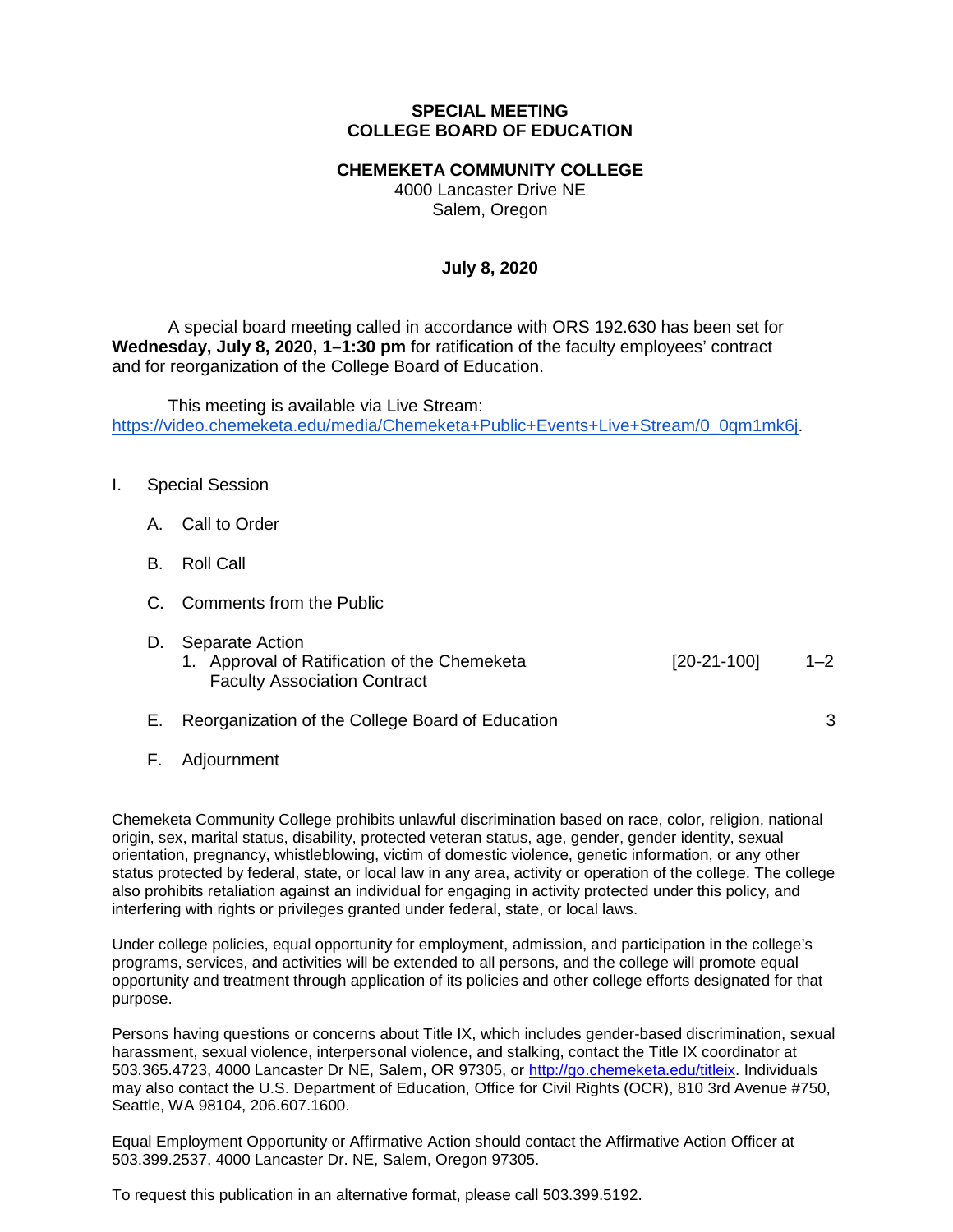# Separate Action-1 July 8, 2020

# **APPROVAL OF RATIFICATION OF THE CHEMEKETA FACULTY ASSOCIATION CONTRACT [20-21-100]**

#### **Prepared by**

Alice Sprague, Associate Vice President—Human Resources David Hallett, Vice President—Governance and Administration

Details of the faculty contract have been discussed in executive session. This is a one-year contract which runs from July 1, 2020, through June 30, 2021.

The Chemeketa Faculty Association has voted and approved this contract contingent on board approval.

It is recommended that the College Board of Education ratify the collective bargaining agreement with the Chemeketa Faculty Association to be effective July 1, 2020.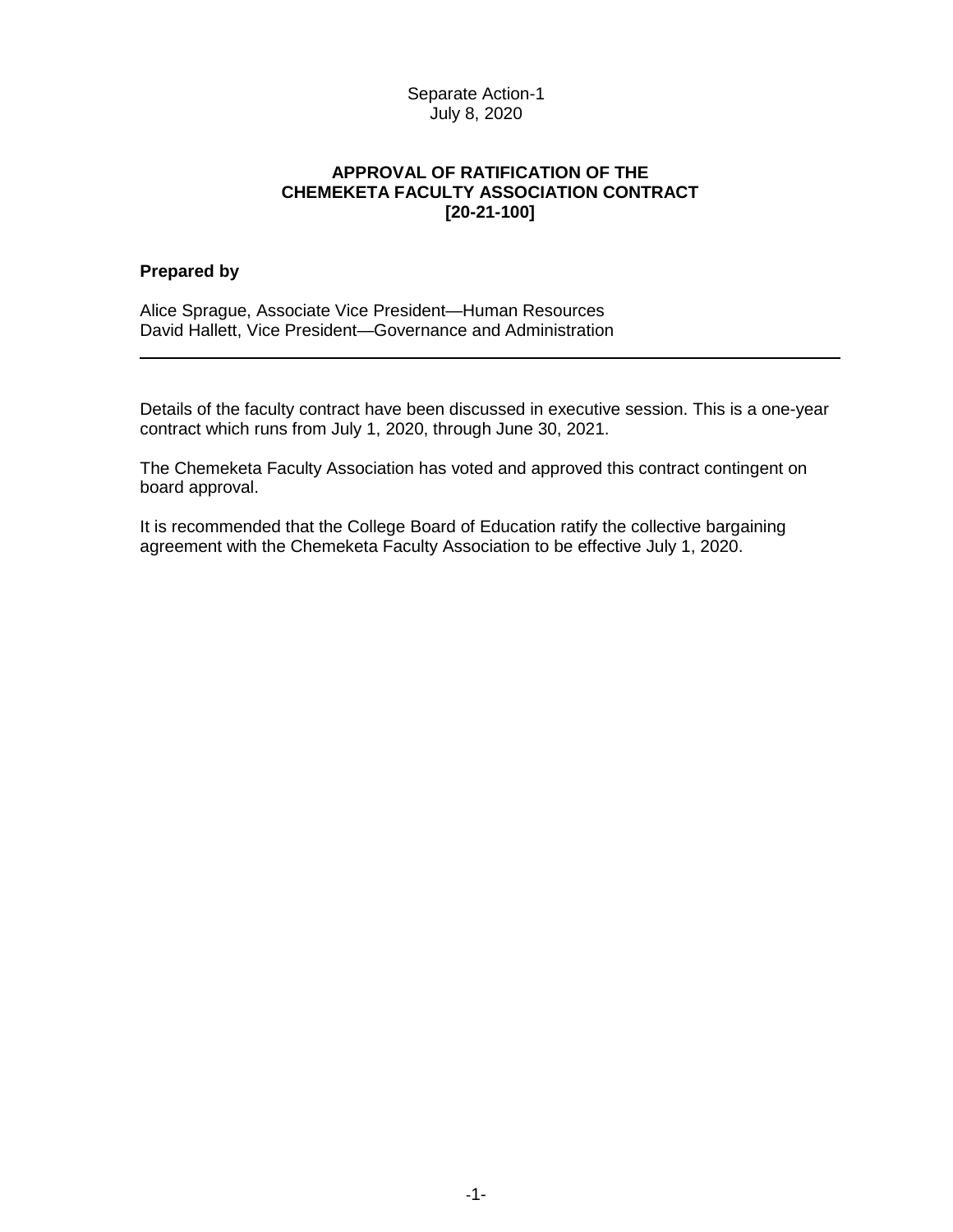Separate Action-1 July 8, 2020

# **2020–2021**

# COLLECTIVE BARGAINING AGREEMENT BETWEEN CHEMEKETA COMMUNITY COLLEGE AND CHEMEKETA COMMUNITY COLLEGE FACULTY ASSOCIATION

This Agreement between the Chemeketa Community College District Board of Education and its representatives, hereinafter referred to as the "College" and the Chemeketa Community College Faculty Association of the Oregon Education Association as certified by the Employment Relations Board, and hereinafter referred to as the "Association." Executed this 8th day of July 2020, at Salem, Oregon, by the undersigned officers of authority on behalf of the College and the Association.

FOR THE ASSOCIATION FOR THE COLLEGE

President **Chairperson**, Chemeketa Faculty Association **Board of Education** 

\_\_\_\_\_\_\_\_\_\_\_\_\_\_\_\_\_\_\_\_\_\_\_\_\_ \_\_\_\_\_\_\_\_\_\_\_\_\_\_\_\_\_\_\_ Chemeketa Community College

Chemeketa Faculty Association Chemeketa Community College

\_\_\_\_\_\_\_\_\_\_\_\_\_\_\_\_\_\_\_\_\_\_\_\_ \_\_\_\_\_\_\_\_\_\_\_\_\_\_\_\_\_\_\_\_\_\_\_ Chairperson—Negotiation Team President/Chief Executive Officer